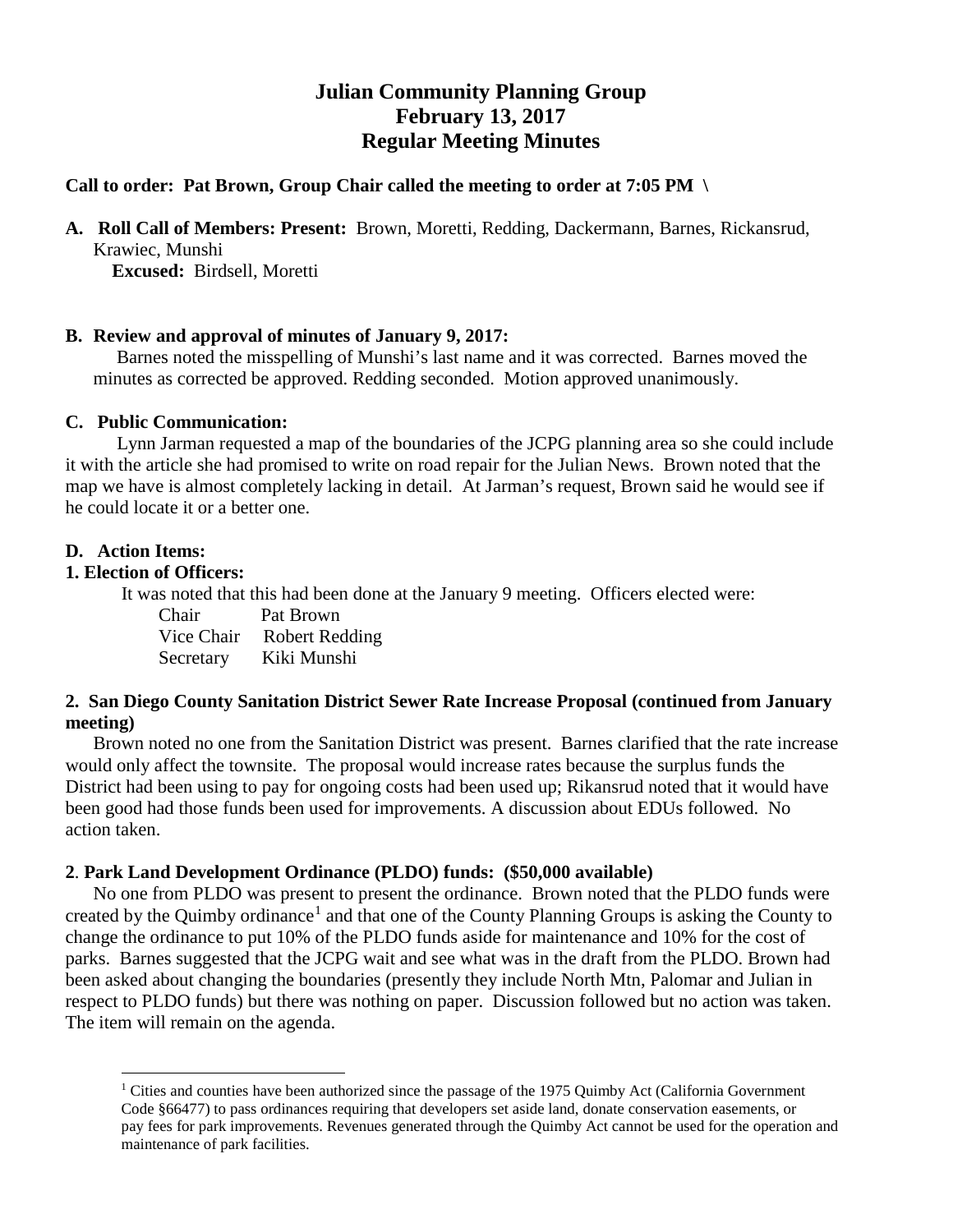# **4. Climate Action Plan (CAP):**

Brown had received nothing from the County on this. Barnes suggested it be left on the agenda for next month. $2$ 

#### **5. Road Improvements—Priority in Julian Planning Area (continued from January meeting) a. Road improvement at 1910 Second Street (not County-maintained):**

Mushet outlined the plan for Julian improvements. The County will use slurry seal or chip coating on outlying roads. Second Street won't be improved because it didn't meet the legal requirements to be a County maintained road. Discussion about a possible alternative followed. The item will be left on the agenda.

# **b. Eagle Peak Road Improvements – Eileen Tellam**

Tellam was not present but Brown reported that the County will conduct maintenance on Pine Hills Road from Deer Lake Park Road to Eagle Peak road in 2017, and on Eagle Peak Road from Pine Hills Road to Azalea in 2018.

# **c. Public Input**

Lynn Jarman asked what was done with this information—would the JCPG tell people who were interested. The discussion was inconclusive.

 Additional information was provided on the issue of the guard rail on Manzanita Drive by the Mushet's pond. A guard rail will not be put up as the drop wasn't great enough to meet the criteria for a guard rail but the County will put up signs (**Brown) HELP!! Or Mushet**?

## **6. Forest Conservation Initiative**

No information had been received on this item and it will be left on the agenda.

# **7. Joel Anderson, Senator, Calfiornia 38th Districit—Meeting to discuss issues?**

There were no developments since the last meeting. Jarman volunteered from the audience to contact Anderson. Item to be left on the agenda.

# **8. Comprehensive Renewable Energy Plan—Supervisors meeting.**

The Preliminary hearing will take place at the Board of Supervisors on February 15<sup>th</sup>. No JCPG action was taken.

# **9. Fourth Street Homeless Encampment**

Brown reported that the cars have been moved off the street and the camper moved to private property. The issue is resolved.

# **10. ARB Representatives – 2 seats (presently Pat Brown and Tony Romano)**

A motion was tabled to reappoint the current representatives (Barnes) and seconded (Dackerman). It was passed unanimously.

# **11. Ground Water Policy and ground water information**

<span id="page-1-0"></span>Brown informed that group that a San Diego County Hydrologist was supposed to make a presentation but was not at the meeting and had not sent any information. Brown had talked to the

<sup>2</sup> Information on this topic can be found at<http://www.sandiegocounty.gov/pds/advance/climateactionplan.html>  $\overline{a}$